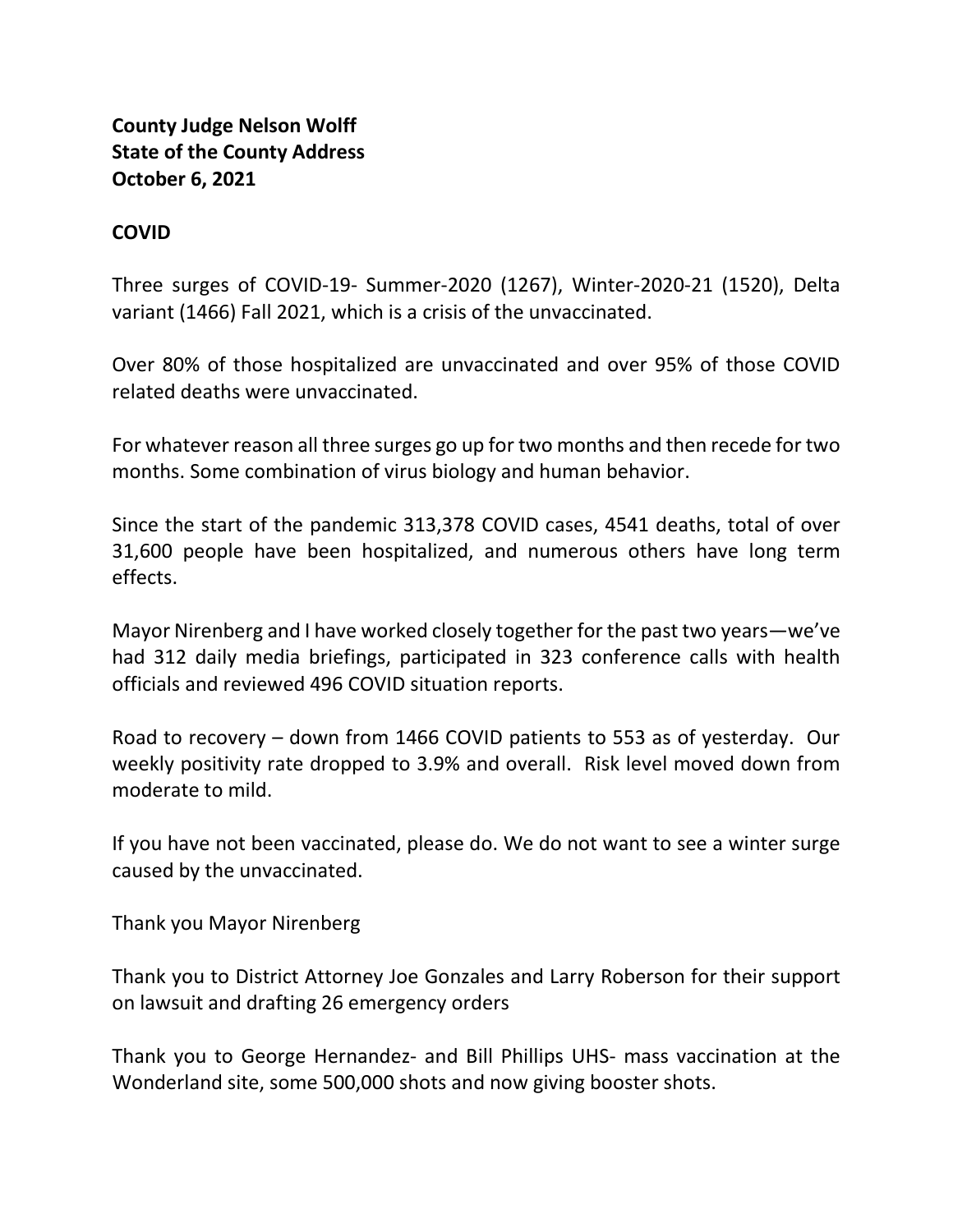Thank you Larry Schlesinger with Texas Biomed and his team of 65 PhD scientists for their research on the virus, including coronaviruses, from which vaccines are developed. They are the only independent non-profit infectious disease research institution in the United States with an 80-year history of dedication to eradicating infections around the world.

Thank you to all of our hospital CEOs and all the health care workers who have risked their lives to save COVID patients.

Baptist health system – Matthew Stone Christus Santa Rosa – Dean Alexander Methodist Healthcare – Allen Harrison University Health system – George Hernandez

Thank you to Derrick Howard, and the Arena Advisory Board-County Freeman Coliseum, arena and expo halls have been used for COVID testing, monoclonal infusions, and a field hospital.

Thank you to the Sheriff Salazar for his support and partnership with UHS in setting up testing/vaccinations for the jail.

Metro Health – Colleen Bridger, Dr. Woo, and Claude Jacob

UT Health- President Bill Henrich, Dr. Ruth Berggren and Dr. Barbara Taylor Thank you to City Manager Erik Walsh, County Manager David Smith, SAFD Chief Hood and Eric Epley, STRAC

Thank you to Nicole Erfurth

#### **Now is time to build for the future**

**Adopted a \$2.79 budget in September** including \$1.28 billion in capital projects

#### **San Pedro Creek**

We continue to make great progress restoring the ecosystem of the San Pedro creek. Phase 1 of the project, from the tunnel inlet to Houston Street is complete.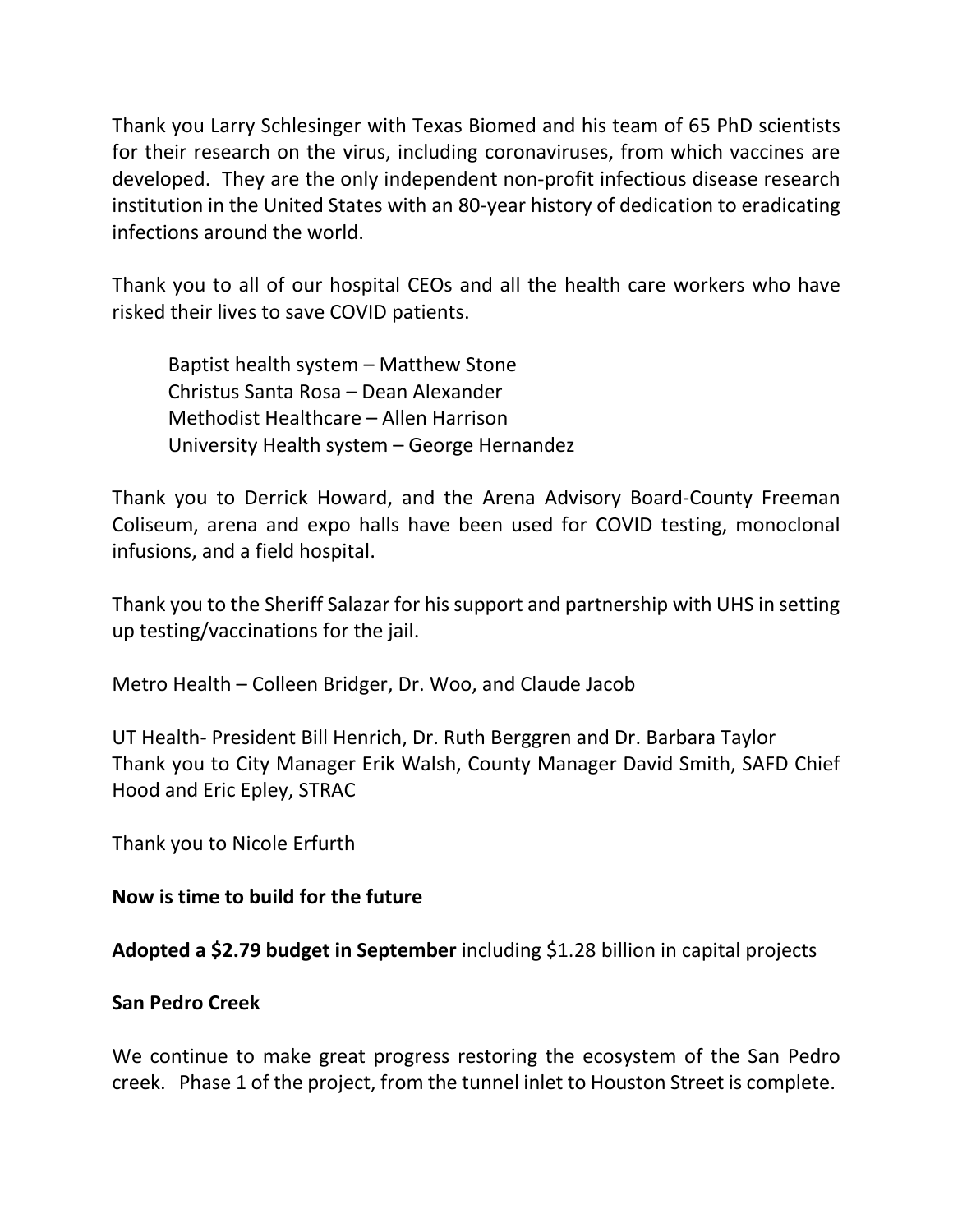Phase 2 from Houston St to Cesar Chavez is scheduled to be finished by the end of next year.

Phase 3, from Guadalupe Street to South Alamo is also under construction. The final phase that will ultimately connect the Creek to the San Antonio River is currently under development. We are targeting to have the entire project complete by 2023.

Restoration of creek has spurred economic development. UTSA Data Science Center, SAISD Headquarters, Texas Public Radio, the Federal Courthouse, the Alameda Theater, and several apartment complexes have been completed or are under construction along the Creek. The County is providing land on the Creek for the UTSA School of Business.

### **Regional Mobility Authority-appointed by Commissioners Court**

Bexar County Engineer Renee Green is also overseeing 13 RMA projects totaling \$196 million to leverage \$271 million in roadway improvements.

#### **Super Public Improvement District appointed by Commissioners Court**

Building a new, two-lane 7- mile long connection of Hwy 211 that will connect Culebra Road and Potranco will open a huge area for development. A \$23 million project that is projected to be completed in late 2022.

# **BiblioTech education library at Fox Tech Campus**

We are building a new BiblioTech digital library that will serve the three schools residing on Fox Tech Campus – CAST Tech, the Advanced Learning Academy, Tech, and a health and law magnet school.

Tracy has raised \$1.5 million to build the unique all digital library. Director Laura Cole is managing it and construction is underway for 8,400 sq. ft. library that will include a recording studio, study rooms, community room, makers' space and robotics room

#### **Workforce Training Center at Brooks Base**

Bexar County is concentrating on creating talented workforce for manufacturing. We are building a 30,000 sq. ft. building training academy at Brooks Base in a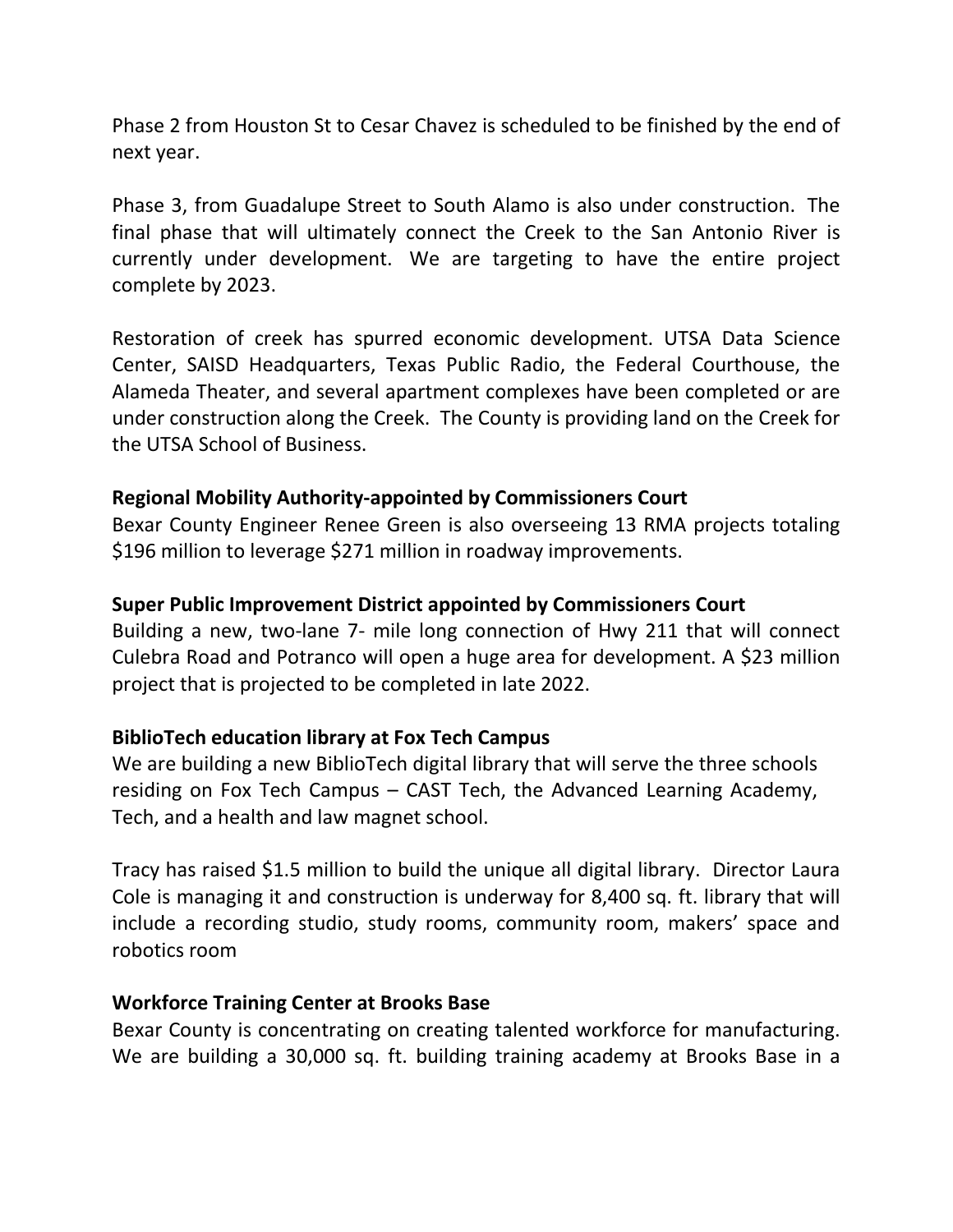partnership with TXFAME, an organization that includes 10 private manufacturing companies

#### **New infrastructure program**

• A new 10-year infrastructure program is included in the adopted budget. The program totals \$617 million and includes 87 projects.

### **Roads**

• Funding in the amount of \$187.7 million is included to fund a 10-year roads program.

# **Flood control**

• Twelve flood control projects are adopted at a cost of \$110.7 million.

# **Creeks and trails**

- Funding in the amount of \$244.2 million is adopted for 27 creeks and trails. 35 new miles of hike/bike trails and restoring 12.5 miles of rivers and creeks, connecting our community and spurring new economic activity
- These projects will restore a degraded ecosystem; improve water quality and flood control; promote the addition of trails and other recreational amenities; connect neighborhoods, public institutions and the existing linear creekways trail network; and serve as a catalyst for future economic development along the river and creeks.

Thank you to Commissioner Justin Rodriguez

# **Parks Master Plan**

On July 13, 2021, Commissioners Court approved the 2021 Bexar county parks master plan. Funding in the amount of \$74.4 million is included in the adopted budget for 22 projects.

# **Bexar County Hospital District capital projects**

Construction continues on its new 12-story women's and children's hospital, on track to open in 2023. The new hospital will offer the level of advanced care available exclusively.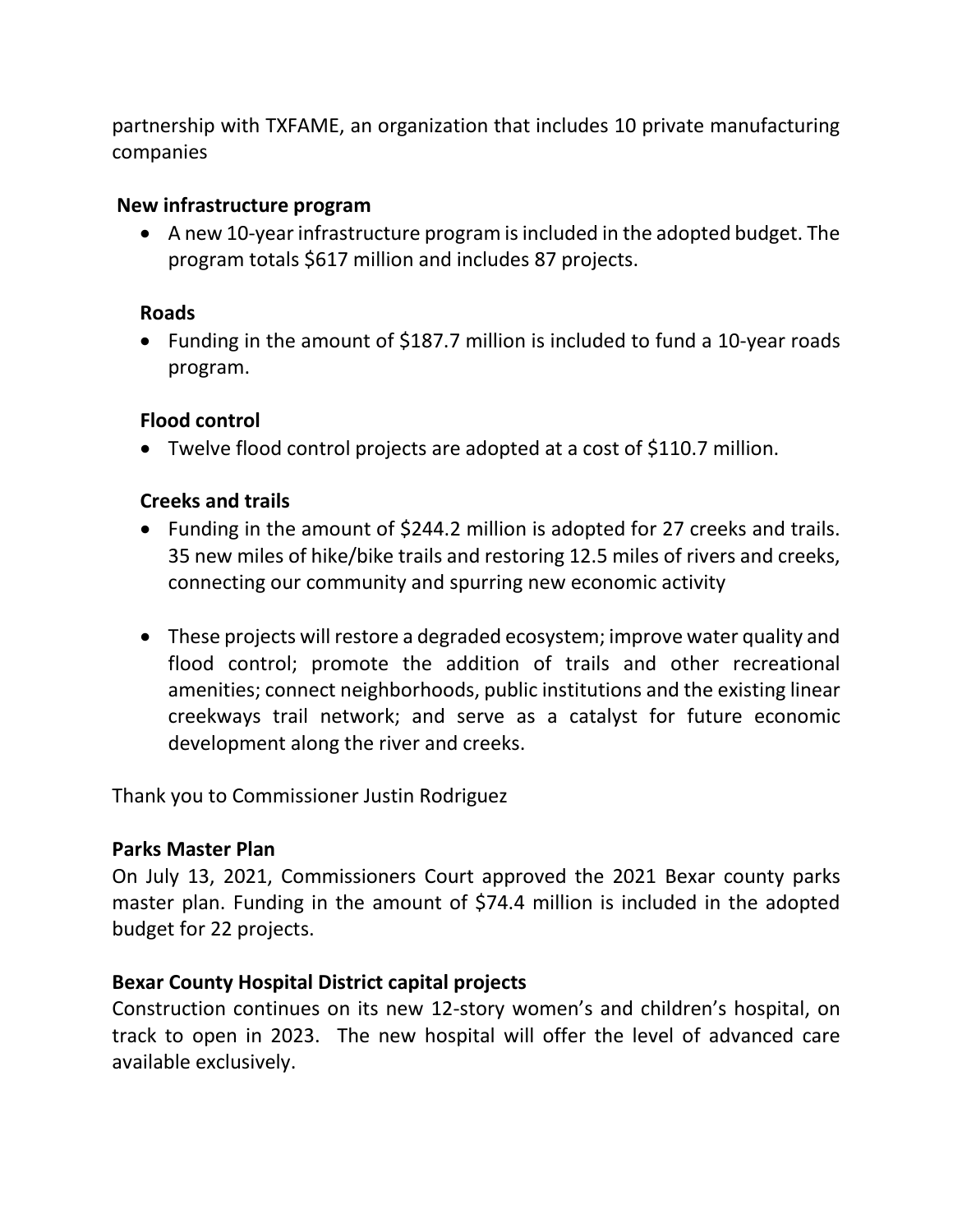- The hospital will include a dedicated children's emergency department. A team of OB/GYN specialists will staff the emergency department.
- The new hospital will be home to University Health's Level IV Neonatal Intensive Care Unit and Level IV Maternity Center. These teams have earned the highest designations for advanced care in the State of Texas.
- On September 25, University Hospital purchased 80 acres for \$13.4 million, located in west Bexar County. Later they purchased 42.5 acres for \$11.5 million located in northeast Bexar County. These two investments would provide the sites for future hospitals.
- Commissioner Rebeca Clay Flores helped lead efforts for UHS to invest \$10 million to purchase 68 acres on the south side for a new hospital next to Texas A&M. New housing development going up. This will bring expanded educational opportunities and high-paying health career opportunities for Texas A&M -San Antonio and its students.

# **Leveraging County funds with TxDOT**

Over the years Bexar has invested over \$500 million in TxDOT projects that has leveraged hundreds of million in state funds.

I-35 expansion

- A \$1.5 billion investment in expanding ih-35 on the northeast corridor from loop 410 to loop 1604
- Will create an upper level as well as HOV lanes to alleviate congestion
- Project will break ground next year and is projected to be complete in 2027

Loop 1604 expansion

- From Bandera road to ih-35 on the far Northside
- A more than \$1 billion investment in expanding loop 1604 from 4 lanes to 10 lanes as well as HOV lanes
- Project will be done in 5 segments over the next 10 years

# **COSA bond program**

- The City's 2022 bond package is expected to total **\$1.2 billion**. It is expected to be on the May ballot.
- Six separate propositions have been proposed by staff: streets and bridges, drainage and flood control, parks and recreation, municipal facilities, public safety and health facilities and housing.